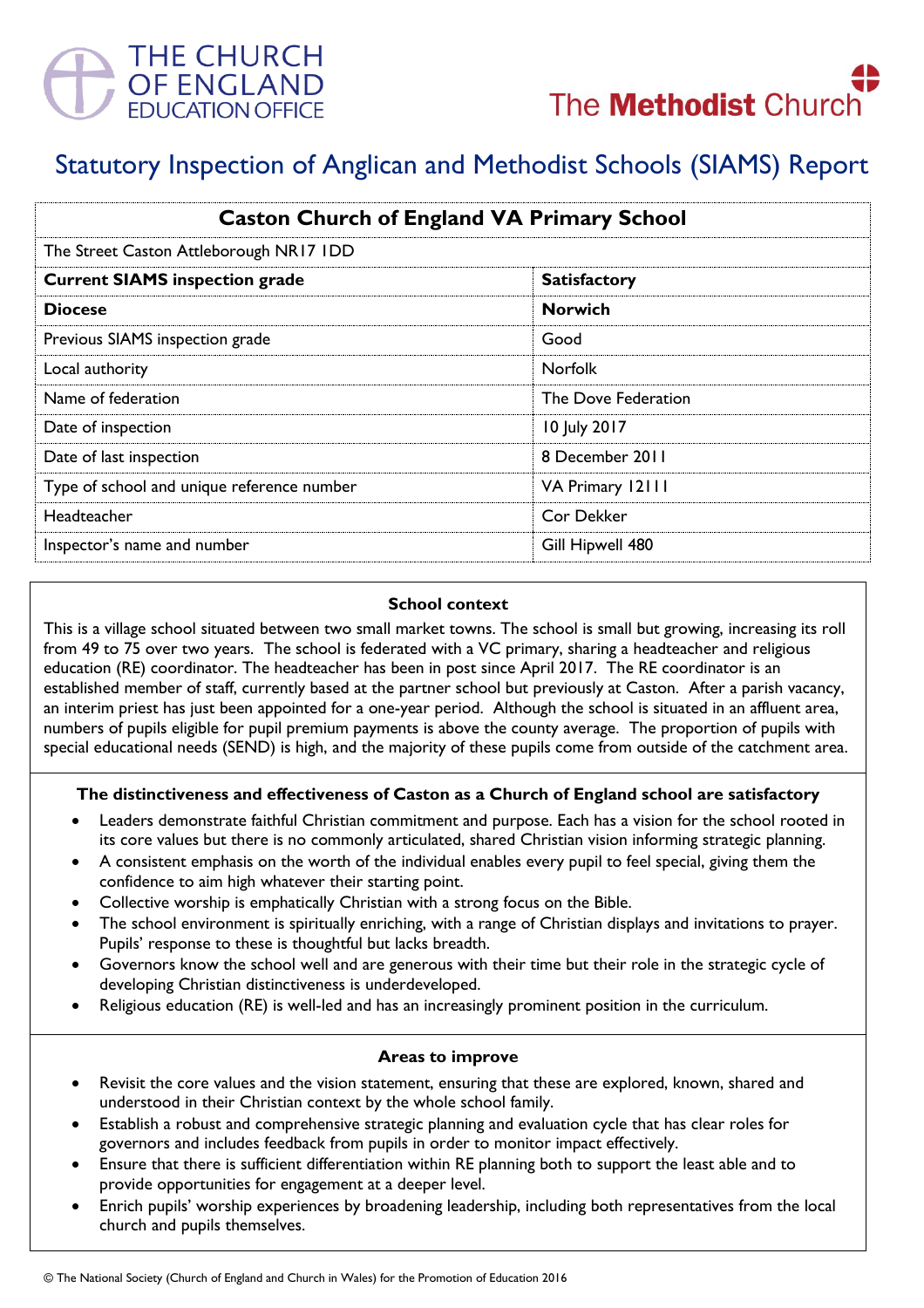#### **The school, through its distinctive Christian character, is good at meeting the needs of all learners**

Christian values are explored, expressed and promoted through many aspects of school life. Pupils understand the importance of the values in relation to their own behaviour and in the context of the wellbeing of the school community, particularly in their understanding of responsibility for others. However, they neither describe these values as distinctively Christian nor relate them to examples from the Bible.

Staff model warm, affirming and respectful relationships. Clear expectations of how others are to be treated create a strong family feel, where everyone is seen to be important. A pastoral, yet firm, approach to issues of concern, such as attendance, secures improvement through building trust and raising expectations. This has resulted in good academic progress and outcomes for all groups and has boosted attendance from an area of concern to meeting the national target figure. Vulnerable pupils are well catered for; loving and focused support ensures that they make excellent progress in an environment where all feel valued and welcome.

RE provides a sound structure for pupils to discuss Christian concepts in some depth, supporting the Christian character of the school. Older pupils are aware that Christianity is a world-wide faith and have some grasp of different denominations but their understanding of the cultural breadth of the Anglican church is not well developed. Although there is not a great deal of cultural diversity locally, the school makes the most of available opportunities to introduce visitors from other faiths or cultures, either first hand or through activities such as sponsoring the education of an African child.

Older pupils say that they like being given time to reflect on their RE learning, which suggests that there is a degree of spiritual development. However, as this is neither specifically included in lesson planning nor monitored by governors, there is no evidence to show the extent of this. Younger pupils equate spiritual reflection with appreciation of God's creation. A wealth of high quality displays around the school encourage pupils to think about Christian values. Pupils are proud of the ones they have helped to create.

Moral and social development are catered for through a broad range of curricular and extra-curricular experiences. Pupil responses to local, national and international events and appeals demonstrate their understanding of service, compassion and responsibility.

## **The impact of collective worship on the school community is satisfactory**

Pupils enjoy collective worship and say that they sometimes find it inspiring. It is always faithfully Christian and Bible based with an appropriate focus on the life of Jesus. Pupils have good biblical literacy but do not consistently see the relevance of these stories to themselves and cannot always relate them to the school's core Christian values. They do say, however, that what they hear in worship often has an impact on their attitudes and behaviour.

There is always time for reflection and prayer, which pupils say that they enjoy. Prayer areas in classrooms and outside are well-used by many pupils, who describe them as 'peaceful' and 'a good place to be if you want to talk to God'. Prayer is part of the daily routine, including in classrooms, but although pupils pray confidently both together and as individuals, their understanding of prayer focuses mainly on worship and thanksgiving.

Worship is primarily led by staff and a monthly visitor from a local church, with classes also having occasional opportunities to lead. Pupil participation is the norm; staff include them frequently and effectively. However, pupils say that they would like to be more involved in planning and leading. During the parish vacancy, the input of the parish church into school worship has not been maintained. However, the newly arrived interim priest has already made contact with the school.

There is a worship record book in the hall, which is filled in by those who lead, but monitoring procedures are not sufficiently rigorous to inform improvement. There is some informal governor monitoring and occasional pupil surveys but outcomes are not discussed by the governing body.

Festival services are celebrated in the church and pupils enjoy these visits. They contribute to their understanding of Anglican tradition, including the significance of the liturgical colours which match those on the school worship table.

Although there has been some exploration of the Holy Trinity, resulting in a thoughtful display, pupils were unable to give a coherent explanation of what this might mean.

The statutory requirements for collective worship in a Church of England school are fully met.

#### **The effectiveness of the religious education is good**

Since the previous inspection there has been a considerable improvement in the quality of RE teaching. A wellqualified, passionate and experienced coordinator has overhauled the curriculum to ensure that it comprehensively covers the requirements of the locally agreed syllabus. Planning is good. Teachers and pupils enjoy exploring concepts together and there is deep respect for personal faith and belief.

Investment in diocesan training and support, such as the Understanding Christianity course, has led to more confident teaching using an enquiry-based approach. In-school training to support the teaching of Christianity has